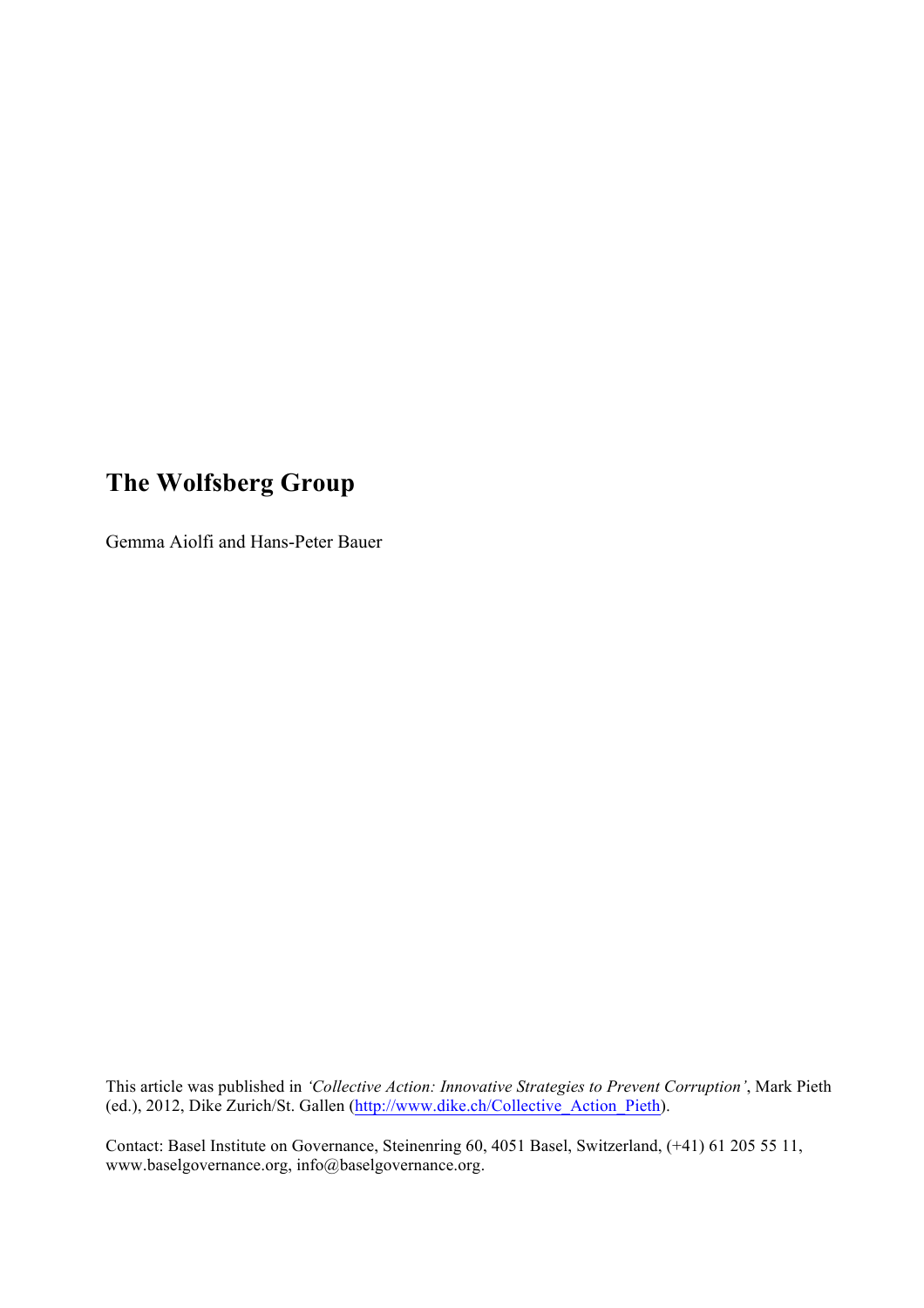## **The Wolfsberg Group**

## **Introduction**

This chapter illustrates an early example of corporate Collective Action, the Wolfsberg Group, and charts its development from its inception, in 1999, up to the present day. The Wolfsberg Group is an association of eleven banks<sup>1</sup> that took its name from the Château Wolfsberg where the banks held their first meetings and where they continue to hold their annual forum.

Having started out with the aim of addressing money laundering risks in private banking, the Wolfsberg Group has since developed a broad range of standards and a diverse program of activities. These address not only its original focus of anti-money laundering, but also other financial crime risks within the financial industry, such as corruption, terrorist financing, and sanctions.

The phrase "Collective Action" suggests a positive or proactive approach by participants to an initiative with a common goal that, by implication, is acknowledged by the participants from the outset. For the Wolfsberg Group, this was not the case. The spirit of Collective Action developed gradually through the group's early meetings and the adoption of its working procedures. By now, the notion of Collective Action through consensus is a core principle, but it took time and effort to build up the necessary trust amongst banks that were otherwise competitors. This chapter describes the process that created this trust as well as the past and current work and achievements of the Wolfsberg Group.

Before looking at the Wolfsberg Group's output and program, the question arises as to why the banks decided to join forces in the first place. What were the conditions for the group's foundation? How did the group proceed beyond the adoption of the first set of principles? That is to say, why did the members decide to continue their collaboration rather than disband and give the floor to others, as would have been a perfectly feasible alternative?

#### **Origins and history**

 

The banks that were eventually to form the Wolfsberg Group first came together in 1999 to address antimoney laundering in private banking. In the course of discussions, they articulated principles that reflected uniformly high standards for this client segment, which carries an increased degree of risk from a money laundering perspective. The impetus for developing these principles can be traced back through the various legal and regulatory developments that together comprise anti-money laundering standards<sup>2</sup>. These developments started in the US and then moved to the international arena.

The US approach to tackling money laundering was premised on the notion that, if cash transactions

<sup>1</sup> Current members are Banco Santander, Bank of Tokyo-Mitsubishi UFJ, Barclays, Citigroup, Credit Suisse, Deutsche Bank, Goldman Sachs, HSBC, J.P. Morgan Chase, Société Génerale, and UBS.

<sup>2</sup> See Mark Pieth, "International Standards Against Money Laundering", in Mark Pieth and Gemma Aiolfi (eds), *A Comparative Guide to Money Laundering* (Cheltenham: Edward Elgar, 2004), pp. 3–42.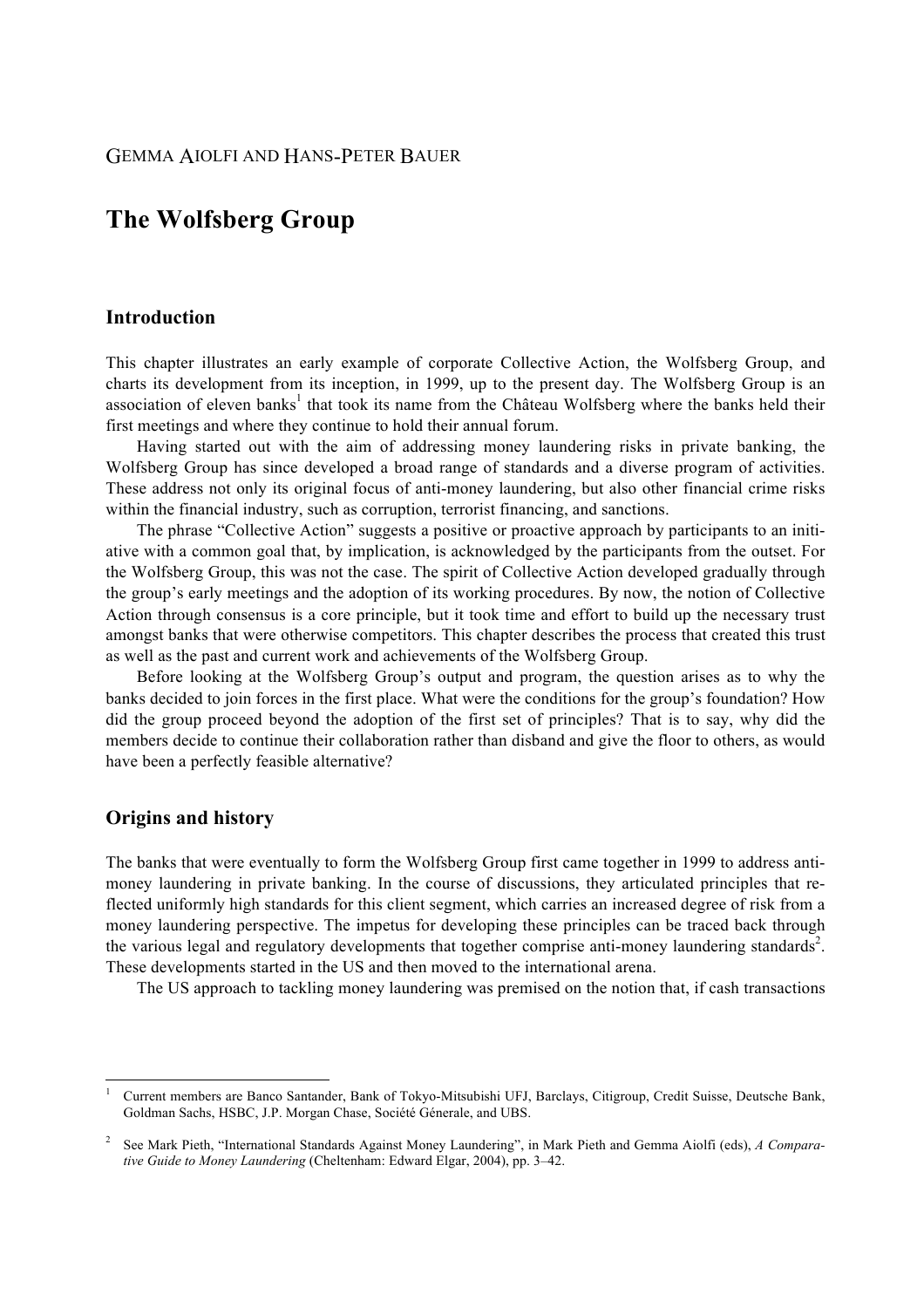could be monitored, then it would be possible to curtail criminal activity. The Bank Secrecy Act 1970<sup>3</sup> therefore required financial institutions to keep accurate records of financial transactions and to report domestic and foreign transactions exceeding certain stipulated threshold amounts. This concept was reinforced when the law was amended under US President Ronald Reagan in the course of his "war on drugs". Thus, in 1986, money laundering was made a federal criminal offense and the Bank Secrecy Act was amended to criminalize the "structuring" of transactions to avoid the reporting required under that law. To propagate this approach, an international effort was needed. The criminalization of money laundering was therefore picked up at the international level by the UN in the 1988 Convention against Illicit Traffic in Narcotic Drugs and Psychotropic Substances<sup>4</sup>.

The UN was not, however, where the next developments occurred. The baton was instead passed to the Financial Action Task Force (FATF), which had been established in response to mounting concern over money laundering by the G7 at their Paris summit of 1989. Hosted by the Organisation for Economic Co-operation and Development (OECD), the FATF issued its first round of 40 Recommendations in 1990. They were conceived of as an initiative to combat the misuse of financial systems by persons laundering drug money but have since been revised a number of times to cover other predicate offenses $<sup>5</sup>$ .</sup> The standards on customer due diligence did not develop much beyond their original focus until 2000, when the Wolfsberg Group published its Wolfsberg Anti-Money Laundering Principles for Private Banking (Wolfsberg AML Principles)<sup>6</sup>. The need for sound "know your customer" (KYC) policies was also addressed by the Basel Committee on Banking Supervision (BCBS) in 2001, when it identified related deficiencies in banks around the world and reflected these in a paper, Customer Due Diligence for Banks<sup>7</sup>.

In parallel to the deliberations and consultations on the BCBS paper, the OECD Working Group on Bribery in International Business Transactions had started to consider ways to address the misuse of financial institutions by persons seeking to circumvent new provisions designed to combat bribery. The need to address this aspect of bribery led to the involvement of two of the three facilitators who helped to establish the Wolfsberg Group.

#### *Motivations*

The members of civil society who helped facilitate the future Wolfsberg members' early meetings included three individuals who were actively involved in raising awareness about the linkages between money laundering and corruption and in promoting the adoption of relevant policies and laws. These were, notably: Peter Eigen and Fritz Heimann of the global, non-governmental, anti-corruption organization, Transparency International (TI); Mark Pieth, Professor of Criminal Law and Criminology of the University of Basel and Chairman of the OECD Working Group on Bribery, which had recently overseen the drafting of the OECD Anti-Bribery Convention<sup>8</sup>; and Stanley Morris, an international financial

 

<sup>3</sup> Codified at 31 USC § 5311 et seq. Now included in the International Money Laundering Control and Abatement Act of 2001, adopted as Title III of the US PATRIOT Act.

<sup>4</sup> United Nations Convention against Illicit Traffic in Narcotic Drugs and Psychotropic Substances, Vienna, December 20, 1988, in force November 11, 1990, 1582 UNTS 165.

<sup>5</sup> See FATF, International Standards on Combating Money Laundering and the Financing of Terrorism & Proliferation: The FATF Recommendations, Paris, 2012. All FATF recommendations are available at www.fatf-gafi.org. For more on the history of the FATF Recommendations, see Pieth, in this volume.

<sup>6</sup> Available at www.wolfsberg-principles.com/pdf/Wolfsberg-Private-Banking-Prinic ples-May-2012.pdf (May 2012 edition).

<sup>7</sup> BCBS CDD 2001.

<sup>8</sup> Convention on Combating Bribery of Foreign Public Officials in International Business Transactions, Paris, December 17,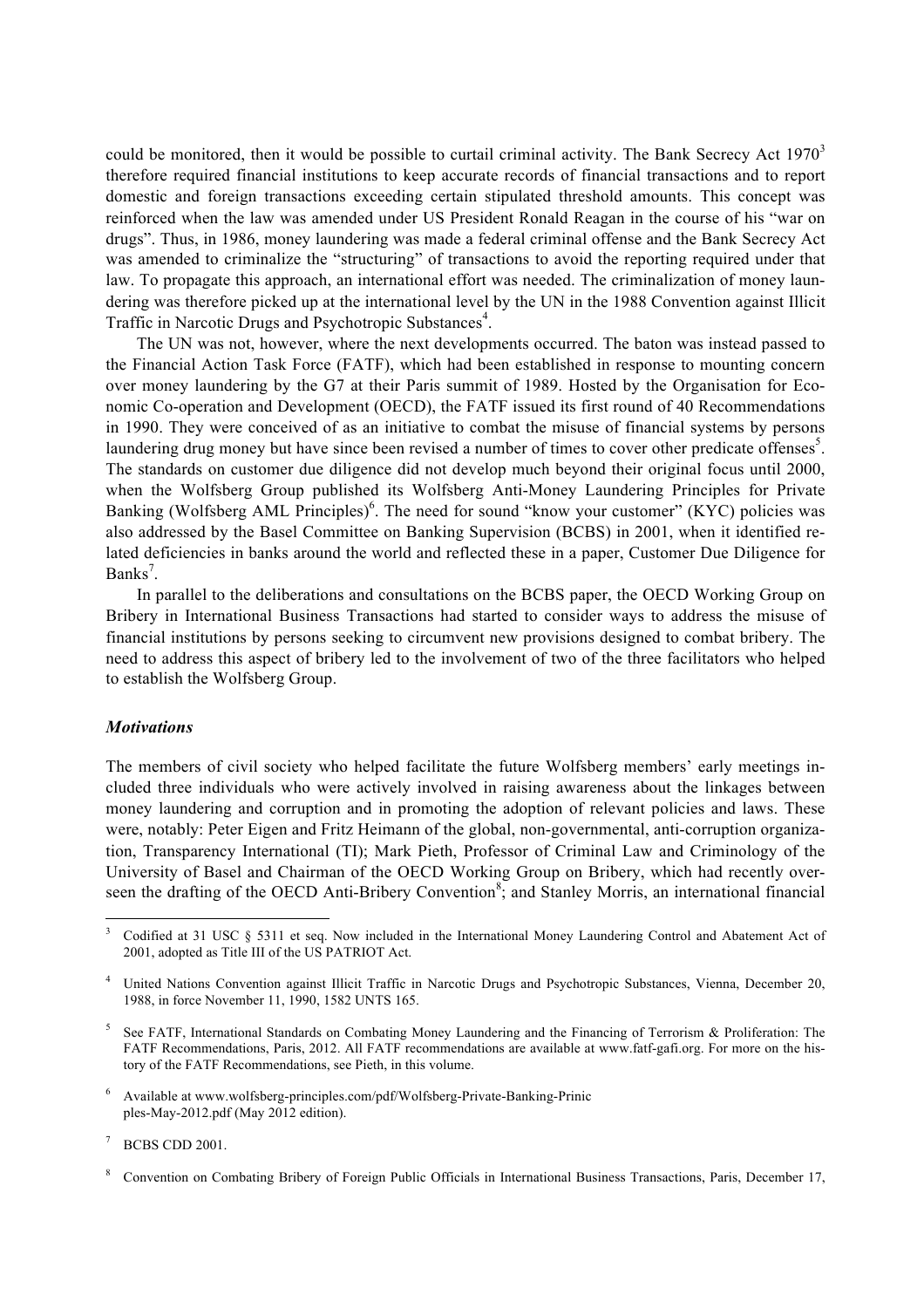consultant and former director of the US financial intelligence unit, FinCEN. Their initial move, in 1998, was to encourage US banks to meet to develop common standards with respect to anti-money laundering (AML). One year later, they directed these same efforts towards a group of international banks. Whether the motives of the "outsiders" were aligned with those of the banks is not clear; regardless, the stage was set. The relationships between the facilitators together with their wider networks, helped several banks from the US and Europe to meet in late 1999. The motivation for the banks to gather with their counterparts for the first time was the prospect of articulating high standards in relation to due diligence in private banking.

## *Initial meetings*

The hesitancy of the participants during the first few meetings was probably due to the sensitive nature of the client sector under discussion and the novelty of the proposal. Up until then, standard setting had been the preserve of regulators and lawmakers. Therefore, the combination of private bankers' discretion and the lack of a roadmap at first made for uncertainty, even awkwardness, among the banks. It took some time and a gradual build-up of mutual trust for them to recognize that Collective Action in this area would be in their mutual interest. Once this realization took hold, the banks acted quickly, however. At their second meeting, they assigned a dedicated group of AML specialists the task of gathering at the Château Wolfsberg to produce a first draft of what were to become known as the Wolfsberg AML Principles. The breakthrough came when participants agreed to exchange their internal standards on due diligence along with their KYC rules for private clients, and to condense the core principles into a common document.

## *Establishment of the group*

The very first meeting comprised the facilitators, the group of American banks that had already met in the US in a first effort to articulate an approach, and a group of European banks with global private banking businesses. Most countries, with the exception of the US and Switzerland, were represented by their largest private bank. The aim from the very beginning was to attract the banks with the largest volume of assets under management in the private client segment so as to ensure that the standards would apply to a large segment of the market. In a second move, which led to an enlargement of the group's industry and geographical expertise and coverage, a major US investment bank, a large bank from Japan, and a Spanish bank with substantial activities in Latin America became members.

Initially, the initiative had the limited task and scope of reviewing AML standards; later, its mandate was extended to producing a common document. However, with this task complete, the group of banks and its facilitators felt that it was in their mutual interest to continue the exercise of articulating principles and make it a more permanent endeavor. The Wolfsberg Group was thus established.

## *Facilitators*

The original facilitators, TI and the Basel Institute on Governance, continued in their roles to varying degrees. Their contributions have proved most valuable when it has come to providing neutral facilitation of debates among the banks as potential competitors. The facilitators represent independent points of view and contribute factual information on aspects of the debate where they command special expertise. Most recently, such input was provided in the formulation of the Wolfsberg Statement against Corruption of 2007 and, later, of the substantially expanded Wolfsberg Anti-Corruption Guidance of 2011.

<u> 1989 - Johann Barbert, fransk politik (d. 1989)</u>

<sup>1997,</sup> in force February 15, 1999 (1998) 37 ILM 1.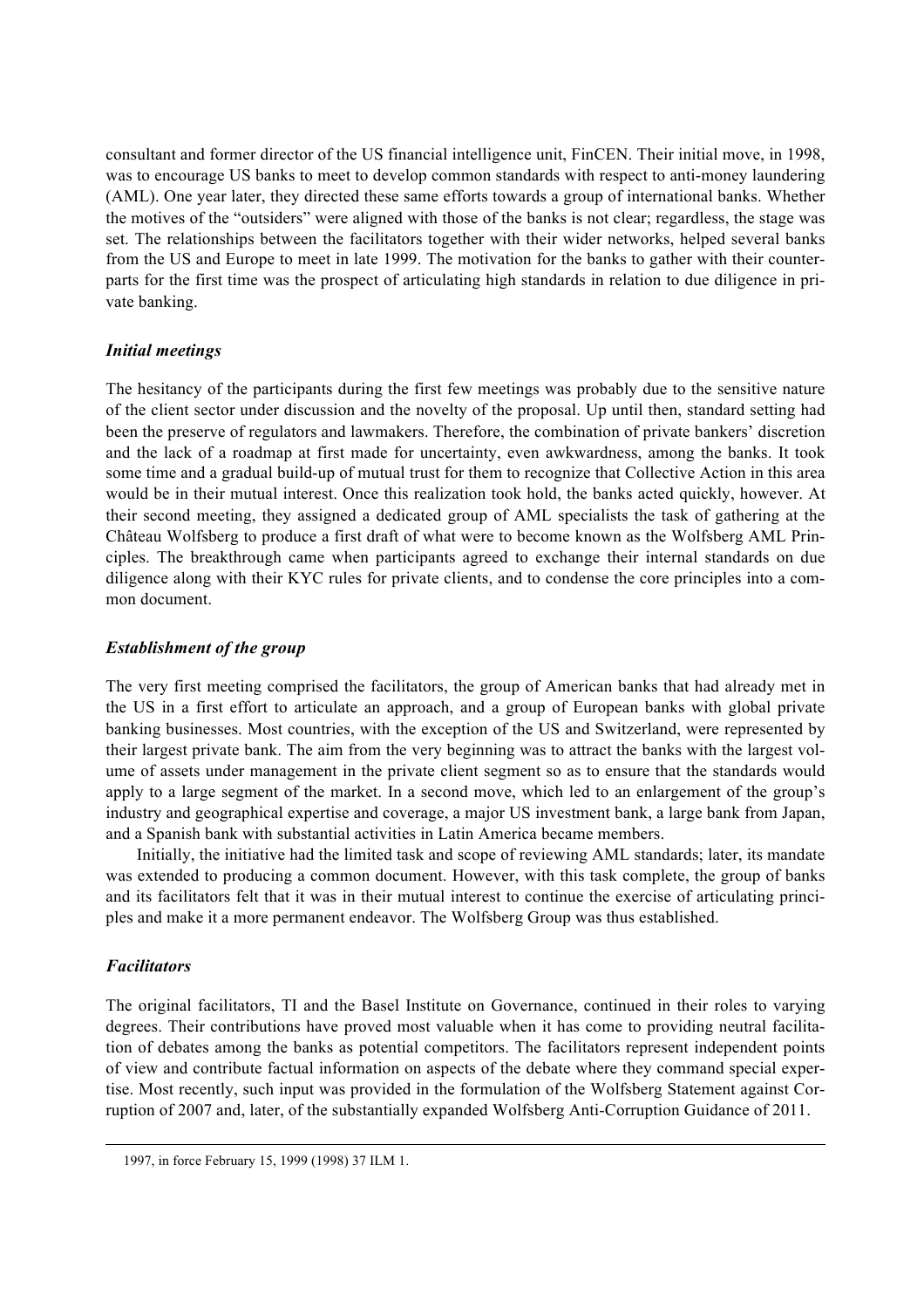#### *Development*

As noted above, the publication of the Wolfsberg AML Principles in October 2000 could have been the point at which the Wolfsberg Group declared its goal achieved and disbanded. The group, however, had discovered that regular meetings were valuable in and of themselves. And, while the Wolfsberg AML Principles were an essential starting point, it was clear that their effectiveness in preventing money laundering would be increased by common work on numerous other and more specialized AML-related areas. Therefore, the group decided to continue to meet, choosing correspondent banking as one of the next issues that it would address. As it happened, this decision was overtaken by events: after September 11, 2001 (9/11), the group changed priorities and focused on counter-terrorist financing. The Wolfsberg Group was the first body to come forward with an industry recommendation on how to improve the financial sector's contribution to combating the financing of terrorism, highlighting areas where banks could do better and where there was room for better cooperation with the public sector. External factors drove the agenda for the months following the attacks, with the group deliberating its response in light of the ensuing focus on the financial aspects of the war on terror by the US and other governments.

Over the following years, the group expanded its consideration of principles to correspondent banking, trade finance, the "risk based approach", and various aspects of credit and cash cards. These different areas of focus have been driven both by risks identified by the members themselves and by developments in the regulatory environment.

Beyond its quarterly meetings, the core group has extended its collaboration to running regular workshops on a number of specialist topics; an annual forum with participants from a wider group of banks and regulators; an academy as a cross-institutional training facility; a program of regular outreach to international organizations; and, as a later development, meetings with banks and regulators outside the group's traditional geographic scope.

## **Current organizational set up and activities**

#### *The group*

The Wolfsberg Group has neither a written constitution nor any formalized set of rules or statutes. It has developed its practices and procedures over the course of its existence, although it has not put in place a monitoring mechanism or sanctions for omissions by its members. From the outset, it was considered important to gather on a regular basis. It was agreed this would be quarterly and that the member banks would take it in turns to host the meetings at their respective headquarters. This arrangement has permitted the group to refrain from charging membership fees as each member has born its own share of the hospitality costs.

The ordinary meetings follow an agenda that is set by the two chairpersons in advance. The meetings are nevertheless characterized by an informality that permits sufficient time for discussion and decision-making on a consensus basis. Generally they do not last beyond a day-and-a-half, during which time the group reviews strategic developments and the progress of its working groups, which are formed to address specific topics on an ad hoc basis or to review and update existing papers.

The member banks have generally limited themselves to a maximum of two members as participants in the meetings, with the hosting bank inviting additional employees to attend as guests. Most banks delegate their Global Heads of Compliance, Anti-Money Laundering, or Financial Crime, depending on how their compliance teams are structured. While the members must be able to take decisions on behalf of the banks they represent, there is always a period of internal consultation and approval prior to the finalization of any paper that the group intends to issue.

The working groups that concentrate on specific subjects are formed based on current issues and concerns in the AML sphere. Each bank may participate or delegate employees with the requisite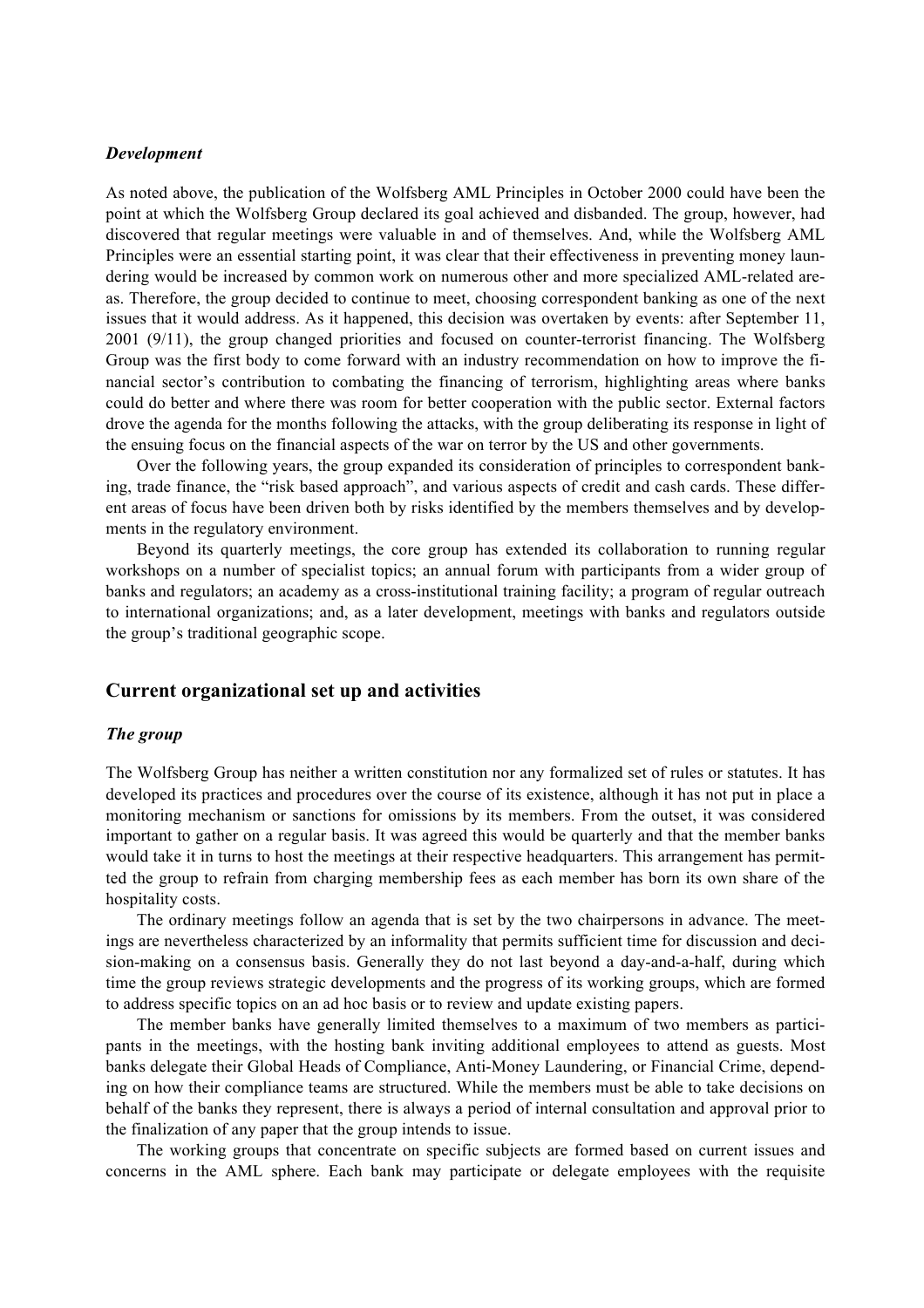knowledge of the subject matter, so that best practices are identified and collected for inclusion in any paper that may be produced. Banks that take part in the annual forum may also be invited to participate in these working groups if they express particular interest in the topic when discussed at the forum. The working groups then present the drafts to the Wolfsberg Group for deliberation. It is not unusual for the papers to go through several iterations over an extended period of time before they are finalized. This is a potential downside of the group's principle of decision-making by consensus. Then again, anything else would be unacceptable as the group would be unable to present a unified approach to its products and ensure implementation by its members.

#### *The forum*

The group addressed the question of expanding its membership by deciding to host an annual three-day forum at Wolfsberg that is open to a much broader group of participants. The first Wolfsberg Forum was organized in 2004 as an occasion to bring together regulators, law enforcement agencies, and financial institutions from all over the world. The group sought to facilitate discussion of relevant topical issues in plenary and breakout sessions; to broach the possibility of future work products for the Wolfsberg Group; and to test possible approaches to emerging AML challenges. At the same time, the Wolfsberg Group has opened its working groups to non-members on selected issues, thus securing a greater range of input and, it is hoped, buy-in from non-member banks. The various cards papers have been developed in this way, for example.

Invited to the forum are generally large, international financial institutions that operate in major financial centers. The meetings are held in English with no translation facilities<sup>9</sup> and they follow Chatham House rules. The Wolfsberg chairmen open the conference with a review of the previous year's developments and current challenges for the industry in the broad area of AML compliance.

For many participants, the forum is the opportunity par excellence to speak openly to regulators and law enforcement as well as to peers, and to thrash out the theories behind new or proposed policies, testing them against the realities of implementation. Unlike many financial services conferences, there are frank and open discussions with a limited number of set pieces and significant time allocated to discussion in the plenary and in smaller workshops.

The discussions and opinions aired at the forum are further considered by the Wolfsberg Group and may inform its future work.

#### *The academy*

The Wolfsberg Academy started in 2006 and has been held every year since. It draws on the expertise of its members, engaging them to serve as mentors to, and discussion partners for, compliance staff who may take on senior roles at some future date within their respective institutions and who are, therefore, also potential representatives for the group. Each member bank selects two employees, usually from compliance. The curriculum of the three-day program focuses on case studies, risk scenarios, and future work that the Wolfsberg Group itself might pursue.

#### *Meetings with regulators*

Domestic and international regulators were invited to Wolfsberg in 2001 for a first meeting to discuss their views on the Wolfsberg AML Principles. These contacts proved extremely useful when, after 9/11,

 <sup>9</sup> Though many of the Wolfsberg Group's papers are translated into several languages. See further www.wolfsbergprinciples.com.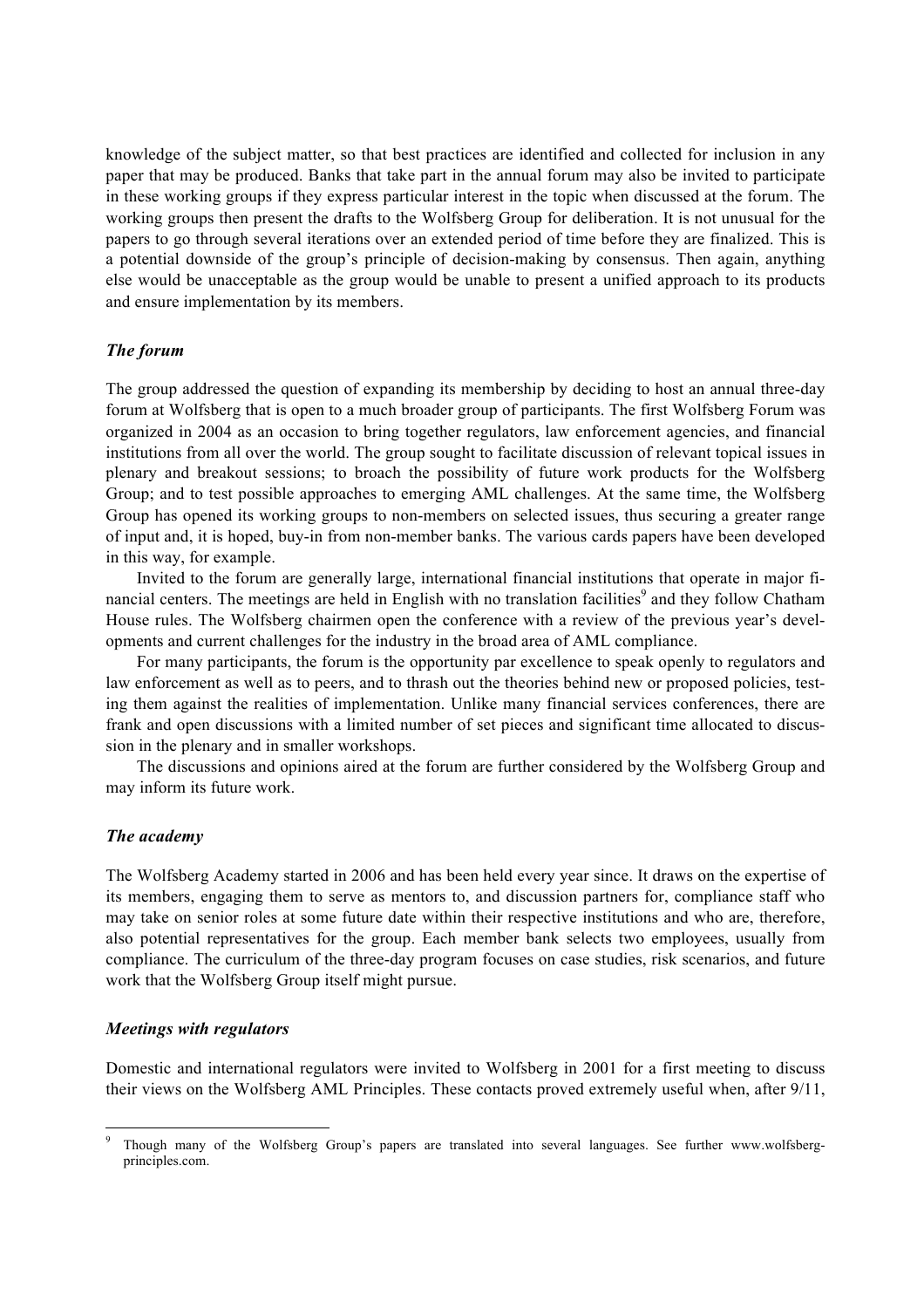the Wolfsberg Group hosted an ad hoc specialist conference to discuss lessons from the fight against terrorism and how the financial sector could improve the effectiveness of its contribution.

In addition, Wolfsberg Group representatives participate in meetings with the FATF and the Egmont Group of Financial Intelligence Units to give a private sector view on the issues under discussion by those organizations.

#### *Outreach*

The Wolfsberg Group regularly meets with industry bodies, such as the European Banking Federation, the International Banking Federation, the New York Clearing House, and the Society of Worldwide Interbank Financial Telecommunication (SWIFT). The meetings address general requests for mutual information and matters of mutual concern, such as improved transparency in international payments or corruption typologies.

#### *International Due Diligence Repository*

In the Wolfsberg Principles for Correspondent Banking, which were issued in 2002, the Wolfsberg Group encouraged the development of an international registry for financial institutions that would enable them to obtain relevant information for due diligence on correspondent banks. In 2003, the Wolfsberg Group started working on this topic with the Bankers' Almanac; the latter then launched the "Due Diligence Repository" for the collection and storage of relevant due diligence information and documentation. The initiative aimed to eliminate the need to reproduce and repeatedly supply due diligence information to counterparty banks. Instead, financial institutions can direct inquiries to the repository, where the most up-to-date due diligence information will always be stored.

The Wolfsberg Group developed a list of required documents that reflects recognized best practice with respect to the information necessary to complete appropriate due diligence. It includes information on each financial institution's license (and the licenses of its subsidiaries); copies of corporate governance documents; biographies of board members and senior managers; annual reports (including those of subsidiaries); and a completed, standard-form Anti-Money Laundering Questionnaire, which was developed by the Wolfsberg Group's members.

## **Standards**

Described below is a non-exhaustive summary of the group's work that focuses on some of the more prominent papers and frequently asked questions (FAQs) issued by the group<sup>10</sup>. The designations in the titles indicate how the Wolfsberg Group views each topic. "Principles" are standards to be implemented by a "financial institution" throughout its operations, including its branches and subsidiaries globally. "Statements" are position papers that delineate the role of financial institutions within a wider context. "Guidelines" and "papers" are standards that are highly recommended but include optional approaches to the topic discussed. "FAQs" explain a subject in more detail than would otherwise be possible in another format.

#### *Anti-Money Laundering Principles 2000, 2002, and 2012*

The first round of the AML principles, published in October 2000, were based on the more advanced

<sup>&</sup>lt;sup>10</sup> See www.wolfsberg-principles.com for a complete set of documents.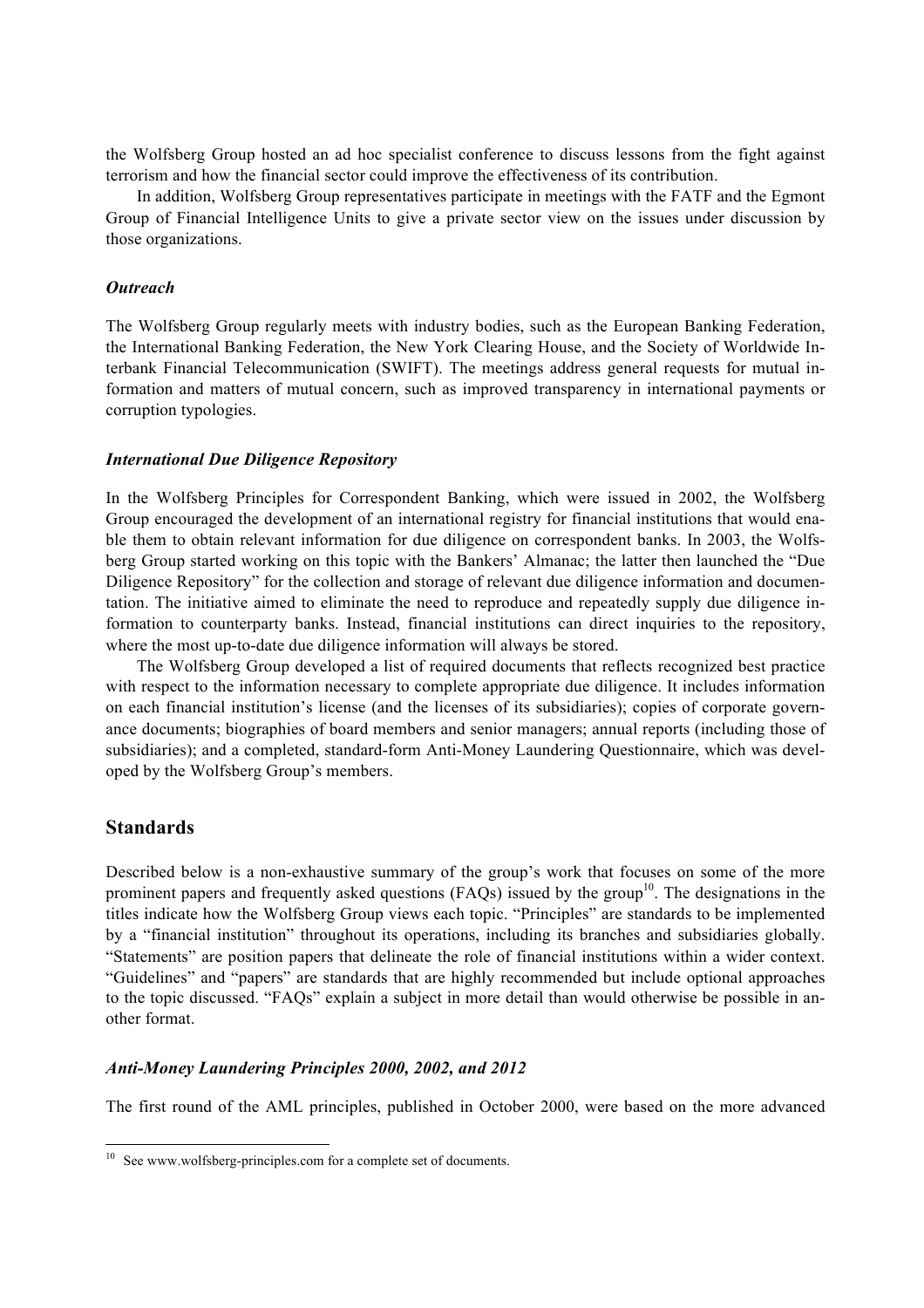AML laws and preempted those that would soon be contained in the BCBS paper, issued in October 2000. Principles included "politically exposed persons" (PEP) and beneficial owner identification, issues that were not adequately dealt with in a number of countries at that time. However, the principles' true novelty lay in the fact that they were to apply to all the banks' subsidiaries, including those in so-called "offshore centers", and that they contained the core elements of the group's future work, such as the Due Diligence Repository, discussed above, and more detailed deliberations on PEPs.

## *Statement against terrorist financing 2002*

The terrorist attacks of September 11, 2001, had a profound impact on the international financial sector and, as such, were of great concern to all members of the Wolfsberg Group. The immediate reaction from the banks was to play an active part in the fight against terrorism and, at the same time, to manage expectations as to what could be achieved given the way the terrorists had actually used the financial system to support their criminal acts. The group deliberated intensively over a short period of time and the Statement on the Suppression of the Financing of Terrorism was issued in early 2002. The choice of "Statement" in the title sought to convey the position and commitment of the group and the need for a wider, coordinated effort to fight terrorism that was led by governments.

## *Principles for Correspondent Banking 2002*

In fact, the second area of concern to the Wolfsberg Group's AML experts was correspondent banking, which had started to attract the attention of regulators and law enforcement back in 2001. The Wolfsberg Group was the first body to publish a comprehensive set of recommendations on what, in its view, would be good practice in dealing with correspondents, in particular when it comes to due diligence and monitoring.

## *Guidance on a Risk Based Approach 2006*

At one of the first Wolfsberg meetings with regulators, the idea of allocating resources in accordance with perceived risk was presented and discussed at length among and within both the group of regulators and participating banks. It took a few years for the full merit of such a concept to be acknowledged and accepted. In view of the wide practical implications of introducing such a concept, the FATF invited Wolfsberg to nominate a representative to co-chair a joint public-private working group that would develop the concept further. The collaboration finally led to a FATF position paper and the inclusion of the risk based approach as an integral part of the FATF 40 Recommendations. In parallel, Wolfsberg developed its own paper, the Guidance on a Risk Based Approach for Managing Money Laundering Risks.

## *Statement on international wire transfer transparency 2007 and 2009*

In the course of 2005, it became apparent that the lack of transparency in interbank payment messages (so-called "cover payments") used in international wire transfers had significant implications for antimoney laundering, counter-terrorist financing, and sanctions compliance. To address the relevant problems, which had seemed virtually intractable until then, the Wolfsberg Group collaborated with the Clearing House Association. Together they endorsed measures to enhance the transparency of international wire transfers so as to promote the effectiveness of global anti-money laundering and counterterrorist financing programs. The measures included both the global adoption of basic messaging principles aimed at promoting good practice with respect to the payment system (2007) and, in conjunction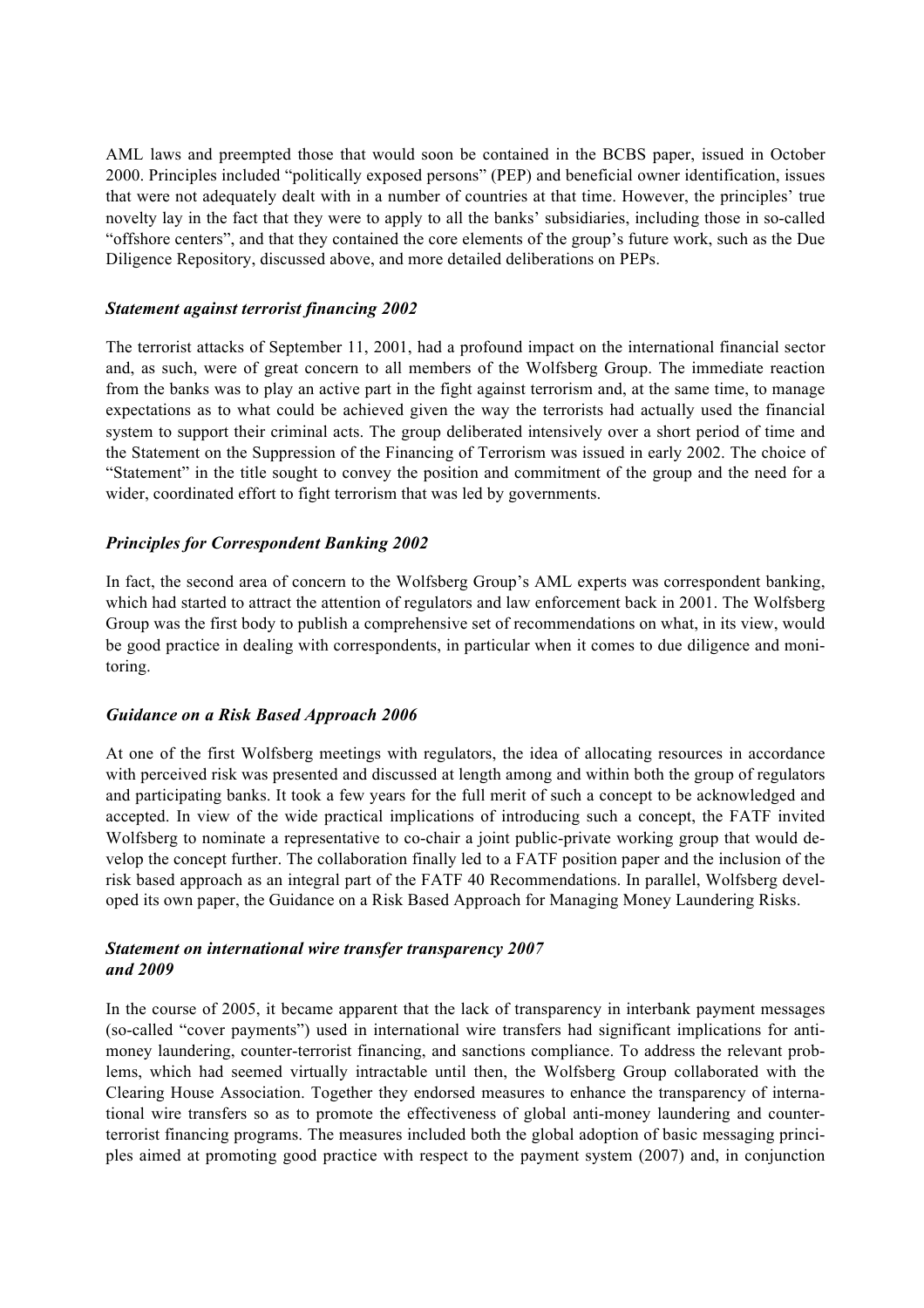with SWIFT, the development of enhanced payment message formats (effective 2009).

The initiative reflected Collective Action on a global scale for it involved many financial institutions beyond the core group, as well as other private sector entities, numerous regulators, and intergovernmental bodies. Reaction to these developments was positive and welcomed by the regulatory community.

## *Trade Finance Principles 2009 and 2011*

A highly technical area, trade finance has been outside the purview of most regulators and many compliance departments. Concerns about the abuse of trade finance for the purposes of money laundering and the proliferation of prohibited goods (weapons of mass destruction) have been increasing, however. Responding to these concerns, the Wolfsberg Group asked its specialists to look into the matter and to advise on whether general recommendations would be possible for, and useful to, the industry. At the same time, the FATF had been taking a greater interest in the subject, though it had come to realize that it lacked the technical expertise to formulate recommendations on many aspects relating to the issue. Together with the International Chamber of Commerce, the Wolfsberg Group therefore advised the FATF on these more technical aspects of preventing the abuse of trade finance for money laundering. In the end, the FATF focused on more general recommendations, whilst the Wolfsberg Trade Finance Principles concerned the more practical aspects of the issue for financial institutions and refer to the more general FATF standards. The development of these complementary documents exemplifies an independent but productive public-private partnership.

## *Anti-Corruption Guidance 2007 and 2011*

When the Statement Against Corruption was issued in 2007, it focused primarily on corruption as a predicate offense to money laundering. In response to significant legislative developments – notably the entry into force of the UK Bribery Act 2010 and the related Ministry of Justice Guidance – the approach was substantially broadened in 2011. In a revised paper, now called the Anti-Corruption Guidance, the Wolfsberg Group took a new approach, addressing both client-related risks and the banks' own risks with regard to bribery. The revised paper again drew on the experience and expertise of the institutions associated with the Wolfsberg Group, as both TI and the Basel Institute on Governance were involved in the final reviews of the paper.

## *Further papers*

A wide variety of further papers developed by the group is available at its website, www.wolfsbergprinciples.com/standards.html.

## **The Wolfsberg Group as a model for Collective Action**

The Wolfsberg Group is an industry-driven, voluntary initiative to prevent money laundering. It was brought to life with the cooperation and support of non-state actors. And it presents a mature model for consideration by current and future Collective Action initiatives, which could usefully draw on its experiences, as summarized below:

Collective Action does not happen by itself but usually requires at least one party to make the first move. In practice, this preliminary step will involve one or more external initiators or facilitators. In all likelihood, they will be better placed to stand back from the understandable and inherent skepticism of the industry players, who are used to competing rather than collaborating.

Because it involves joint action among competitors, Collective Action is likely to encounter skepticism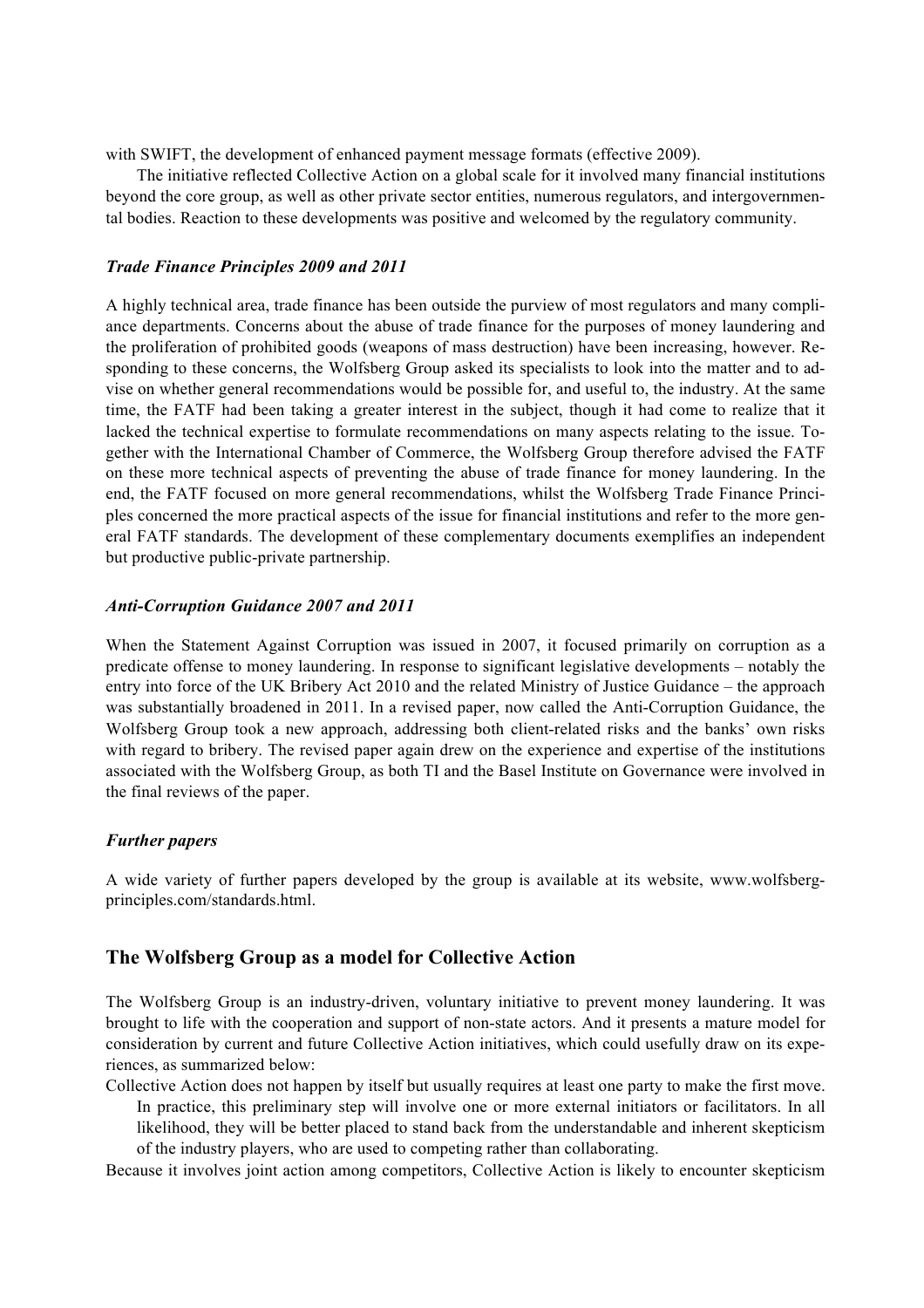but may also raise legitimate concerns among legal counsels and others entrusted with ensuring compliance with anti-trust laws. This is so even if the goal of the Collective Action is as legitimate as the prevention of money laundering or the development of other ethical standards. Action in furtherance of such goals, however, should not be an issue under anti-trust laws. Concerns that might be raised in regard to these issues – and it is an appropriate practice to consider these concerns from the outset – can be addressed at the commencement of a Collective Action initiative by establishing the appropriate modus operandi going forward. The involvement and presence of independent observers or facilitators can be considered a satisfactory solution to address such concerns.

- Industry leaders respond to the business case for good business practice, i.e., the argument that companies have a common responsibility and business interest in encouraging and supporting good business practice in their sector. Support from senior leadership is, in turn, essential for securing effective Collective Action. It is also likely to enhance its impact because committed leaders of involved companies will actively contribute to internal and external awareness-raising about the goal of the Collective Action.
- Collective Action is most likely to be consensus-based because any other method of decision-making will risk splitting the group at some point and thus diluting the collective nature of the action. Building a consensus requires time and effort to maintain momentum and focus on attainment of the common goal.
- Having a stable membership from the outset will enable the Collective Action to evolve. If membership fluctuates at the beginning, the chances of the action ever getting off the ground will be reduced: the process of integrating and bringing new players up to speed may reduce momentum and diminish the interest of the wider group. Successful Collective Action initiatives with very broad membership are still likely to have grown from the work of relatively small numbers of actors at the beginning.
- Identifying subjects of common interest will fuel the Collective Action. Where all participants are convinced that the goal of the action is in their own interest, as well as that of the wider group, success is more likely.
- Neutral facilitation can enable competitors, not only to come together in the first place, but also to identify matters in their common interest. The Wolfsberg Group's experience has shown that facilitators have an important role to play and could, for example, act as independent observers, monitors, advisors, or as "sounding boards" on what might be an appropriate group outcome or result.
- If the topic of the Collective Action is defined relatively narrowly, such that the common interest prevails over individual business interests, the chances of successfully reaching the Collective Action's goal are correspondingly increased. As the development of the Wolfsberg Group illustrates, Collective Action can be successful even among competitors when it evolves around issues where common interest prevails. Compliance issues clearly fall into this category. In relation to banks, for example, it is clear that they should compete on all aspects of their business, but not on the formulation and implementation of high compliance standards, which are clearly in the common interest of all stakeholders. As such, Collective Action initiatives can assist in ensuring that competition does not provoke a "race to the bottom" when it comes to standards of ethical behavior.
- The development of mutual trust and understanding amongst the group is a prerequisite to progress on Collective Action. It facilitates the sharing of good practices as well as the airing of problems and challenges, all of which are essential elements of the Collective Action model. The Wolfsberg Group's experience shows that this is true even in a highly regulated and supervised industry, such as the financial industry. Parallels can be found in other industries that seek to address corruption, terrorism, proliferation, and monopoly issues.
- A Collective Action needs time to flourish. The evolution of the Wolfsberg Group is a good example of how, over time, an initiative may develop from a loose meeting with a singular goal to a permanent and much wider and sustainable initiative. Despite its lack of written governance rules, the Wolfsberg Group now undertakes a variety of different activities and programs.